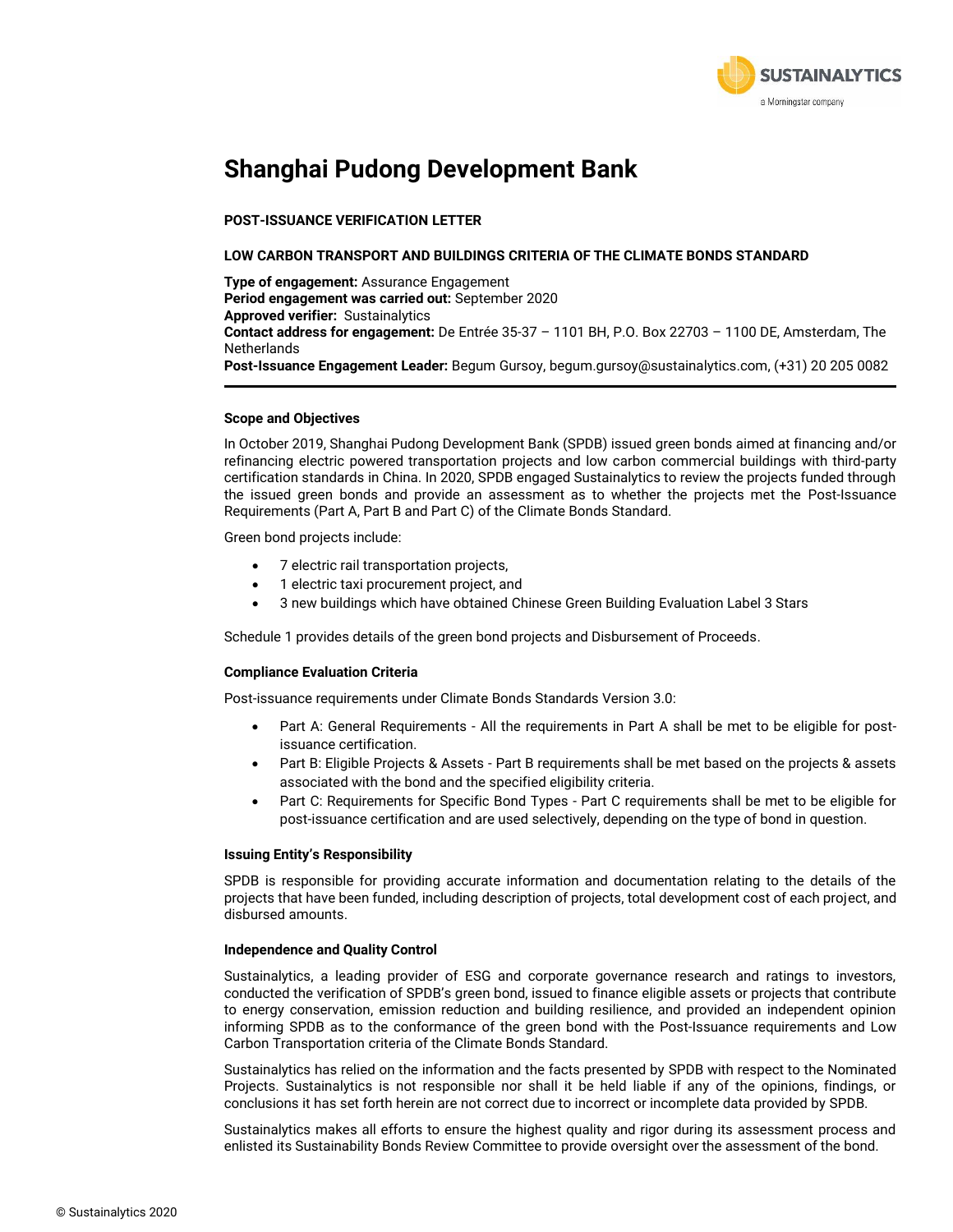

#### **Verifier's Responsibility**

Sustainalytics conducted the verification in accordance with the Climate Bonds Standard Version 2.1 and with International Standard on Assurance Engagements 3000 (ISAE 3000) – Assurance Engagements other than Audits or Reviews of Historical Information.

The work undertaken as part of this engagement included conversations with relevant SPDB employees and review of relevant documentation to confirm the conformance of SPDB's green bond with the Programmatic Post-Issuance Requirements (Part A, Part B and Part C) of the Climate Bonds Standard Version 2.1.

## **Exceptions**

No exceptions were identified. All projects aligned with the Post-Issuance requirements of the Climate Bonds Standard and were in conformance with the Low Carbon Transportation criteria.

#### **Conclusion**

Based on the limited assurance procedures conducted, nothing has come to Sustainalytics' attention that causes us to believe that, in all material respects, the allocation of CNY 2.11 billion (USD 300 million) from the SPDB green bond, issued to fund eligible green projects, is not in conformance with the Post-Issuance requirements of the Climate Bonds Standard.

## **Detailed Findings**

| <b>Eligibility Criteria</b>                                         | <b>Procedure Performed</b>                                                                                                                                                                                                                                  | <b>Factual Findings</b>                                                                                                                                                                                                                                        | <b>Error</b> or<br><b>Exceptions</b><br><b>Identified</b> |
|---------------------------------------------------------------------|-------------------------------------------------------------------------------------------------------------------------------------------------------------------------------------------------------------------------------------------------------------|----------------------------------------------------------------------------------------------------------------------------------------------------------------------------------------------------------------------------------------------------------------|-----------------------------------------------------------|
| Compliance to Part<br>A: General<br>Requirements                    | Verification of 11 projects funded by<br>the green bond in 2020 to determine if<br>Part A: General Requirements were<br>met (See Schedule 2A and 2A).                                                                                                       | All 11 projects reviewed<br>complied with the General<br>Requirements.                                                                                                                                                                                         | None                                                      |
| Compliance to Part<br><b>B: Eligible Projects</b><br>& Assets       | Verification of 11 projects funded by<br>the green bond in 2020 to determine if<br>projects fall into (i) one of the<br>investment areas of the Climate<br>Bonds Taxonomy (ii) meet the Low<br><b>Carbon Transport and Buildings</b><br>technical criteria. | 8 projects fall under the<br>Low Carbon Transport<br>criteria and meet the Low<br>Carbon Transport technical<br>requirements.<br>3 projects fall under the<br>Low Carbon Buildings<br>criteria and meet the Low<br>Carbon Buildings technical<br>requirements. | None                                                      |
| Compliance to Part<br>C: Requirements for<br>Specific Bond<br>Types | Bond Type Applicable: Use of<br>Proceeds Bond.                                                                                                                                                                                                              | The requirements of<br>Project Holding, Settlement<br>Period and Earmarking<br>have been met.                                                                                                                                                                  | None                                                      |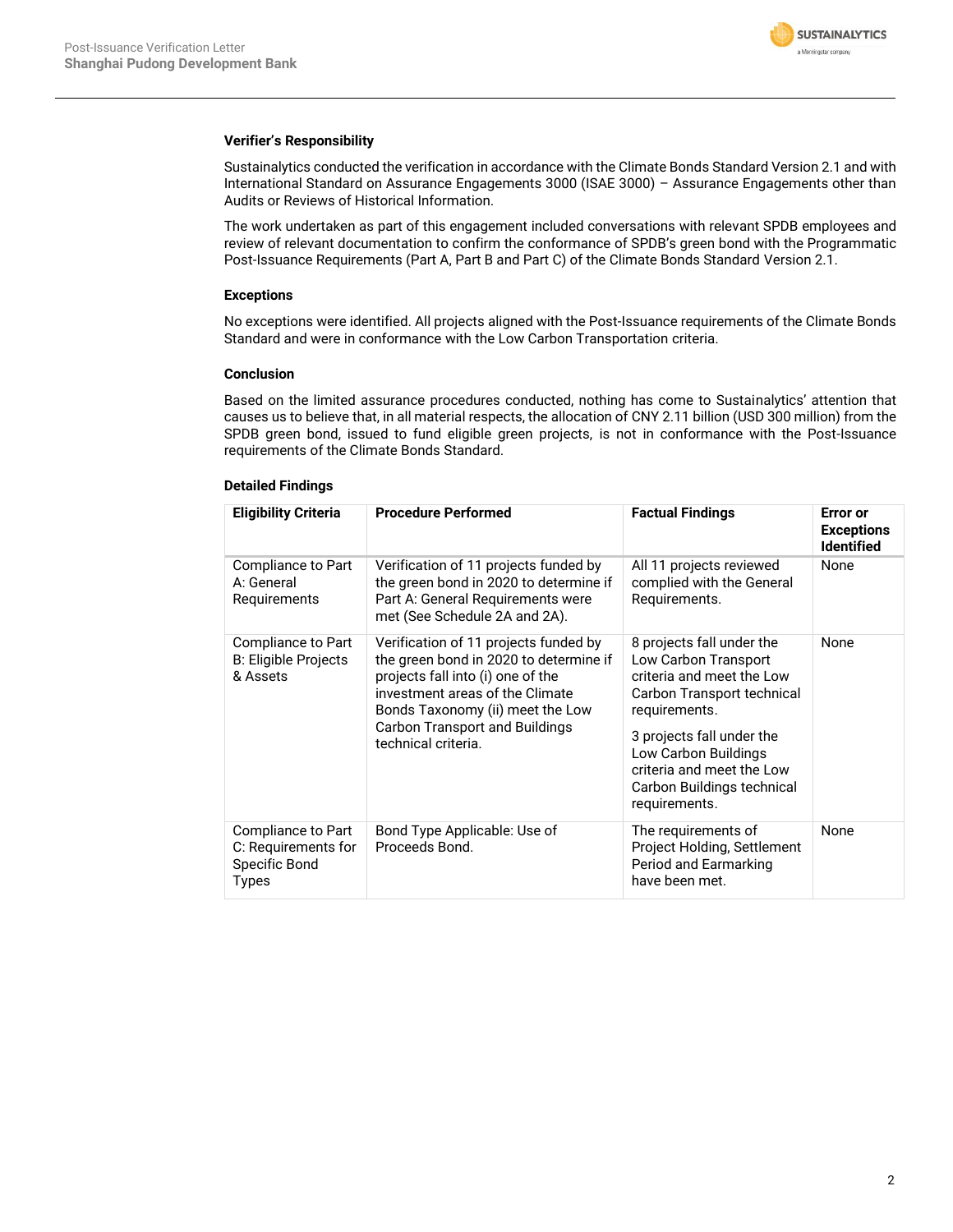

# **Schedule 1: Detailed Overview of Nominated Projects and Assets**

|  | As of September 2020, the distribution of the portfolio is as follows: |
|--|------------------------------------------------------------------------|
|--|------------------------------------------------------------------------|

| Green<br>asset                         | <b>Number</b><br>of | <b>Projects</b><br>description                                                                                                             | <b>Allocated</b><br>amount | <b>Allocated</b><br>amount | Share of<br>outstanding | <b>Expected Environmental</b><br><b>Output / Benefits</b>                                                                                                                                                                |
|----------------------------------------|---------------------|--------------------------------------------------------------------------------------------------------------------------------------------|----------------------------|----------------------------|-------------------------|--------------------------------------------------------------------------------------------------------------------------------------------------------------------------------------------------------------------------|
| category<br>Low<br>Carbon<br>Transport | projects<br>7       | Electric<br>rail<br>transportation<br>projects                                                                                             | (CNY)<br>1.169<br>billion  | (USD)<br>166<br>million    | amount<br>55%           | .Total length of tracks built:<br>201.427 km<br><b>Expected</b><br>total<br>daily<br>passengers: 3.4 million<br><b>Estimated CO<sub>2</sub></b> equivalent<br>avoided:<br>emission<br>$6,859,278$ tonnes/year            |
|                                        | 1                   | Electric<br>taxi<br>procurement<br>project                                                                                                 |                            |                            |                         | .Number<br>of<br>electric<br>vehicles purchased: 1,300                                                                                                                                                                   |
| Low<br>Carbon<br><b>Buildings</b>      | 3                   | <b>New</b><br>commercial<br>buildings<br>3<br>certified<br><b>Starts</b><br><b>Chinese Green</b><br><b>Building</b><br>Evaluation<br>Label | 0.944<br>billion           | 134<br>million             | 45%                     | .All three buildings have<br>Chinese Green<br>obtained<br><b>Building Evaluation Label -3</b><br><b>Stars</b><br>·Building energy efficiency<br>ratio: 50-53%<br>. Total area of certified<br>green building: 966,800 m2 |
| <b>Total</b>                           | 11                  |                                                                                                                                            | 2.113<br>billion           | 300<br>million             | 100%                    |                                                                                                                                                                                                                          |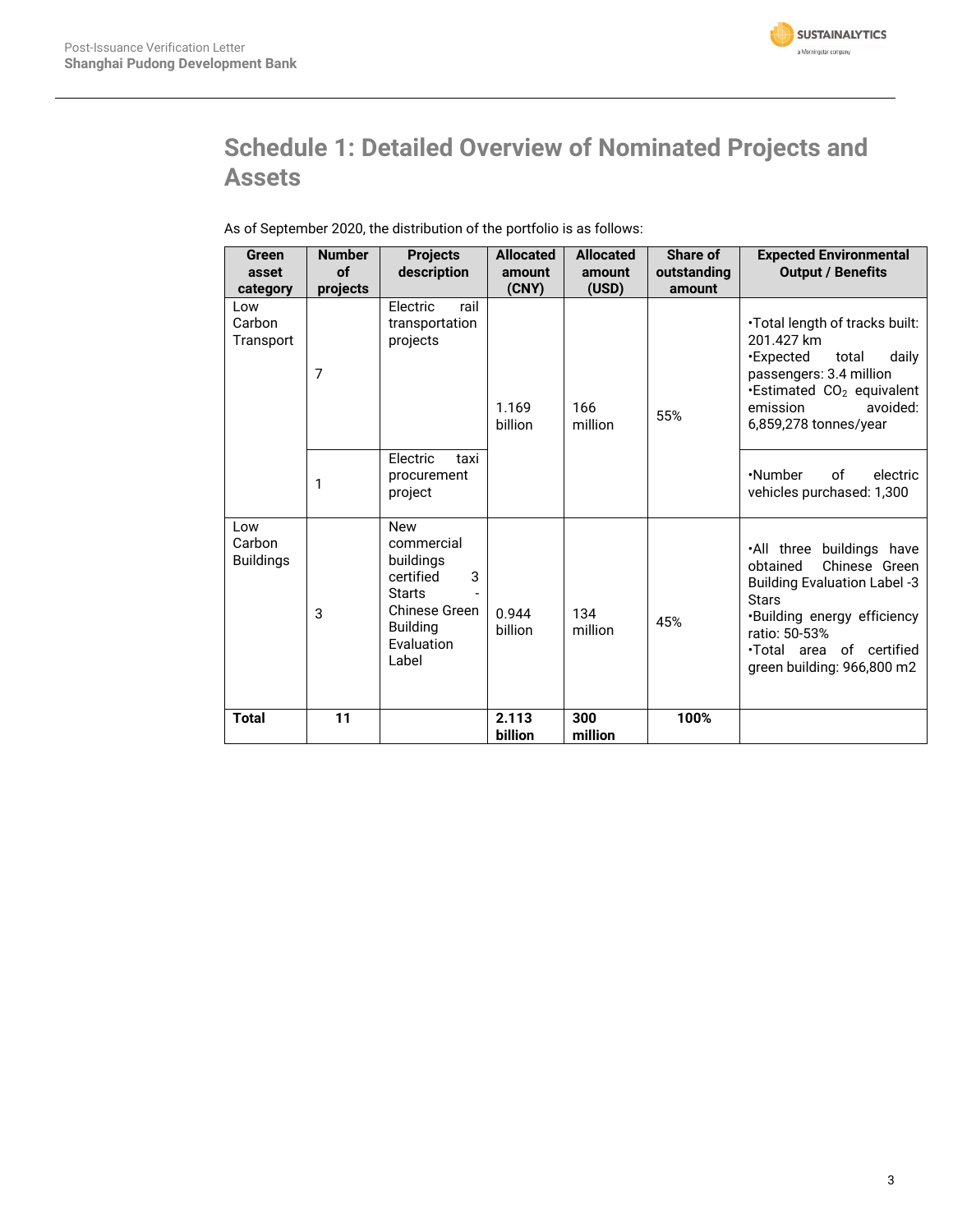

# **Schedule 2A: Post-Issuance General Requirements of the Climate Bonds Standard**

| Nominated Projects & Assets      | 4.1 Statement on the environmental objectives of the bond                                                                                                                  |
|----------------------------------|----------------------------------------------------------------------------------------------------------------------------------------------------------------------------|
|                                  | 4.2 Nominated Projects meet the Climate Bonds criteria                                                                                                                     |
|                                  | 4.3 Confirmation that Nominated Projects and Assets will not be<br>nominated to other Climate Bonds                                                                        |
| Use of Proceeds                  | 5.1 Net Proceeds of the bond allocated to the Nominated Projects                                                                                                           |
|                                  | 5.2 Funds allocated to Nominated Projects within 24 months of<br>issuance of the bond                                                                                      |
|                                  | 5.3 Estimate of the share of the Net Proceeds used for financing and<br>re-financing                                                                                       |
|                                  | 5.4 Net Proceeds of the bond shall be tracked by the Issuer following<br>a formal internal process                                                                         |
|                                  | 5.5 Net Proceeds of the bond shall be no greater than the total<br>investment or the total Fair Market Value of the Nominated<br>Projects & Assets at the time of issuance |
| Non-Contamination of<br>Proceeds | 6.1 Tracking of proceeds                                                                                                                                                   |
|                                  | 6.2 Managing of unallocated proceeds                                                                                                                                       |
|                                  | 6.3 In the case of a Force Majeure, the Issuer may apply to the<br>Climate Bonds Standard Board for an extension to the asset<br>allocation period                         |
| Confidentiality                  | 7.1 Information about the Nominated Projects & Assets provided to<br>the Verifier and to the Climate Bonds Standard Board                                                  |
|                                  | 7.2 Issuer should disclose information about the bond and the<br>Nominated Projects & Assets to the market                                                                 |
| <b>Reporting Post-Issuance</b>   | 8.1 Report containing the list of Nominated Projects & Assets to<br>which proceeds of the bond have been allocated                                                         |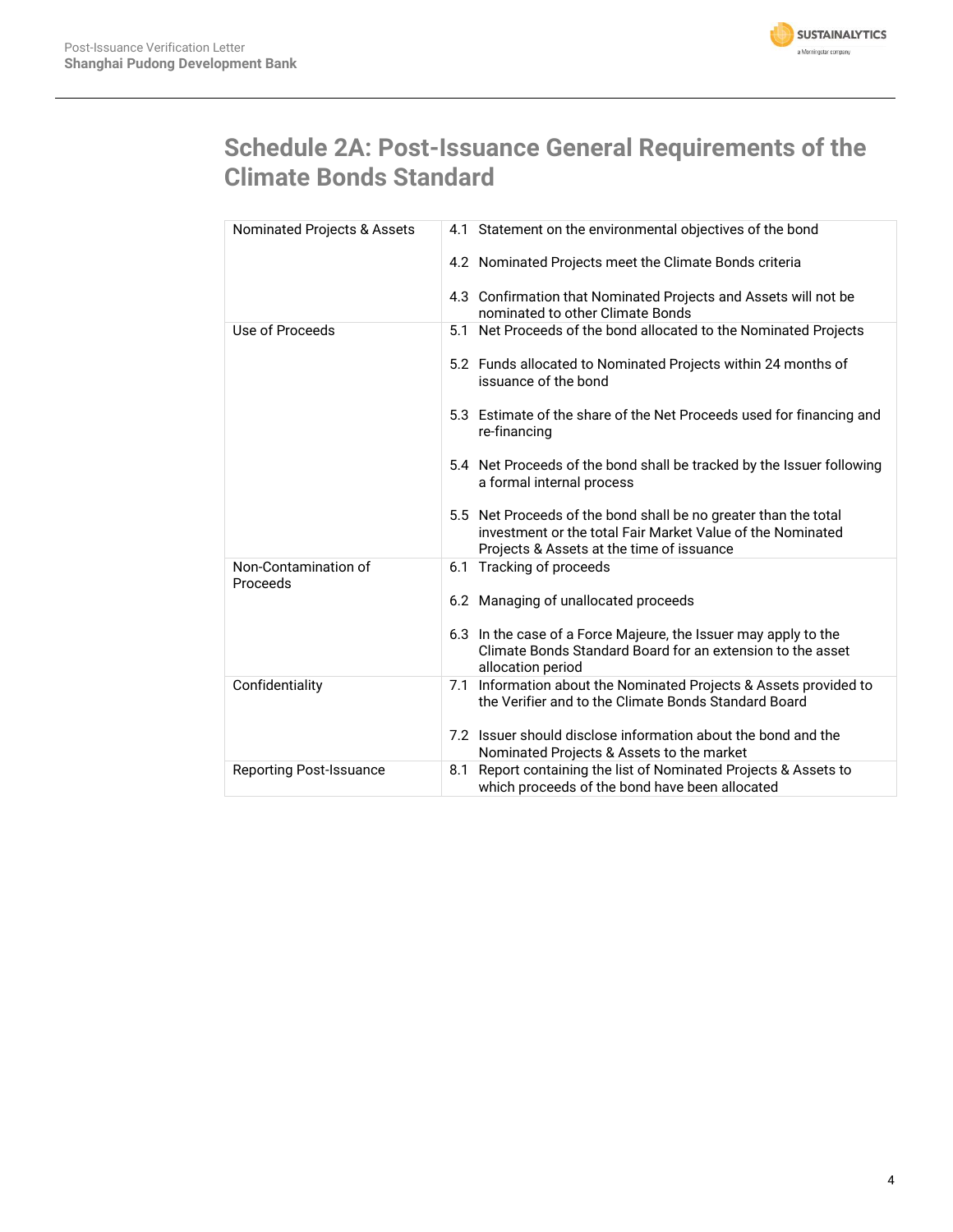

# **Schedule 2B: Conformance to the Post-Issuance Requirements of the Climate Bonds Standard**

| <b>Procedure</b><br>Performed                                                       | <b>Factual Findings</b>                                                                                                                                                                                                                                | <b>Error</b> or<br><b>Exceptions</b><br><b>Identified</b> |
|-------------------------------------------------------------------------------------|--------------------------------------------------------------------------------------------------------------------------------------------------------------------------------------------------------------------------------------------------------|-----------------------------------------------------------|
| Verification of<br>Nominated<br>Projects &<br>Assets                                | The objective of the bond is to primarily use proceeds to finance<br>4.1<br>electric powered transportation projects and low carbon<br>commercial buildings with third-party certification standards                                                   | None                                                      |
|                                                                                     | 4.2 SPDB's management confirms that the nominated projects meet<br>the Eligibility Criteria.                                                                                                                                                           |                                                           |
|                                                                                     | 4.3 SPDB's management confirms that the projects shall not be<br>nominated to other Climate Bonds.                                                                                                                                                     |                                                           |
| Verification of<br>requirements<br>specified                                        | 5.1 Net Proceeds of the bond have been allocated to the 11<br>Nominated Projects.                                                                                                                                                                      | None                                                      |
| under Use of<br>Proceeds                                                            | 5.2 SPDB's management has confirmed that funds have been<br>allocated to Nominated Projects within 12 months of the issuance.                                                                                                                          |                                                           |
|                                                                                     | 5.3 SPDB's management has confirmed that all Net Proceeds of the<br>bond were used for financing only.                                                                                                                                                 |                                                           |
|                                                                                     | 5.4 SPDB's management has confirmed that Net Proceeds of the bond<br>shall be tracked by the Issuer following a formal internal process.                                                                                                               |                                                           |
|                                                                                     | 5.5 SPDB's management has confirmed that the Net Proceeds of the<br>bond shall be no greater than the total investment in the<br>Nominated Projects or the Total Development Cost of the<br>Nominated Projects.                                        |                                                           |
| Verification of<br>requirements<br>specified<br>under Non-                          | SPDB's management confirms that the proceeds have been<br>6.1<br>segregated and tracked in a systematic manner and were<br>exclusively used to finance Nominated Projects.                                                                             | None                                                      |
| Contamination<br>of Proceeds                                                        | 6.2 SPDB's management confirms that proceeds have been fully<br>allocated.                                                                                                                                                                             |                                                           |
|                                                                                     | 6.3 N/A                                                                                                                                                                                                                                                |                                                           |
| Verification of<br>requirements<br>specified<br>under<br>Confidentiality            | 7.1 SPDB's management confirms that all relevant information about<br>the Nominated Projects has been provided to the Verifier and to<br>the Climate Bonds Standard Board to support the assessment of<br>conformance with the Climate Bonds Standard. | None                                                      |
|                                                                                     | 7.2 SPDB's management confirms that all relevant information<br>according to the scope laid out by the SPDB Green Bond<br>Framework on the bond and the Nominated Projects has been<br>disclosed to the market.                                        |                                                           |
| Verification of<br>requirements<br>specified<br>under<br>Reporting<br>Post-Issuance | 8.1 SPDB's management has provided a report containing the list of<br>Nominated Projects to which proceeds of the bond have been<br>allocated (See Schedule 1).                                                                                        | None                                                      |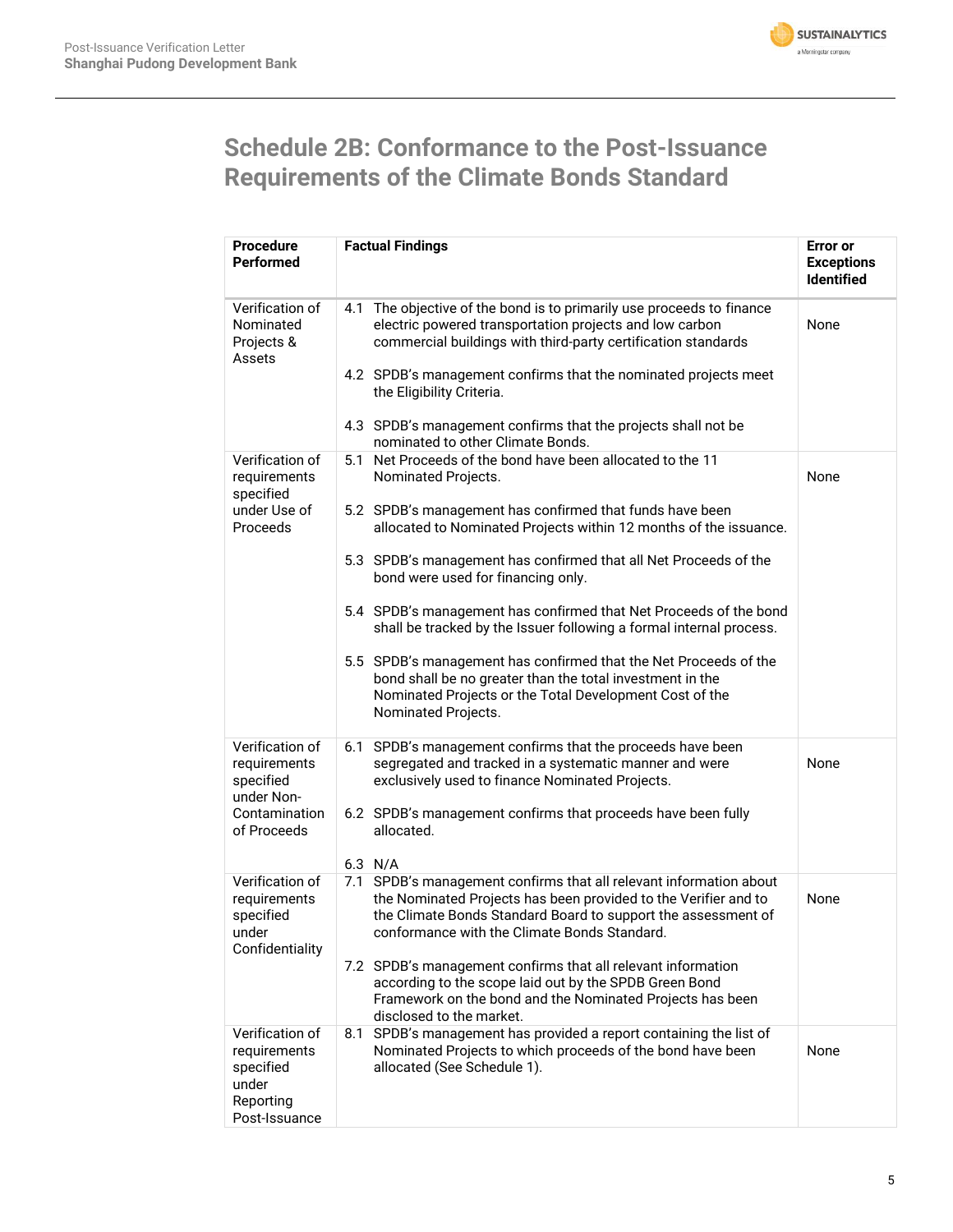

## **Disclaimer**

## **Copyright ©2020 Sustainalytics. All rights reserved.**

The information, methodologies and opinions contained or reflected herein are proprietary of Sustainalytics and/or its third party suppliers (Third Party Data), and may be made available to third parties only in the form and format disclosed by Sustainalytics, or provided that appropriate citation and acknowledgement is ensured. They are provided for informational purposes only and (1) do not constitute an endorsement of any product or project; (2) do not constitute investment advice, financial advice or a prospectus; (3) cannot be interpreted as an offer or indication to buy or sell securities, to select a project or make any kind of business transactions; (4) do not represent an assessment of the issuer's economic performance, financial obligations nor of its creditworthiness; and/or (5) have not and cannot be incorporated into any offering disclosure.

These are based on information made available by the issuer and therefore are not warranted as to their merchantability, completeness, accuracy, up-to-dateness or fitness for a particular purpose. The information and data are provided "as is" and reflect Sustainalytics` opinion at the date of their elaboration and publication. Sustainalytics accepts no liability for damage arising from the use of the information, data or opinions contained herein, in any manner whatsoever, except where explicitly required by law. Any reference to third party names or Third Party Data is for appropriate acknowledgement of their ownership and does not constitute a sponsorship or endorsement by such owner. A list of our third-party data providers and their<br>respective terms of use is available on our website. For more information, respective terms of use is available on our website. For more information, visit [http://www.sustainalytics.com/legal-disclaimers.](http://www.sustainalytics.com/legal-disclaimers)

The issuer is fully responsible for certifying and ensuring the compliance with its commitments, for their implementation and monitoring.

In case of discrepancies between the English language and translated versions, the English language version shall prevail.